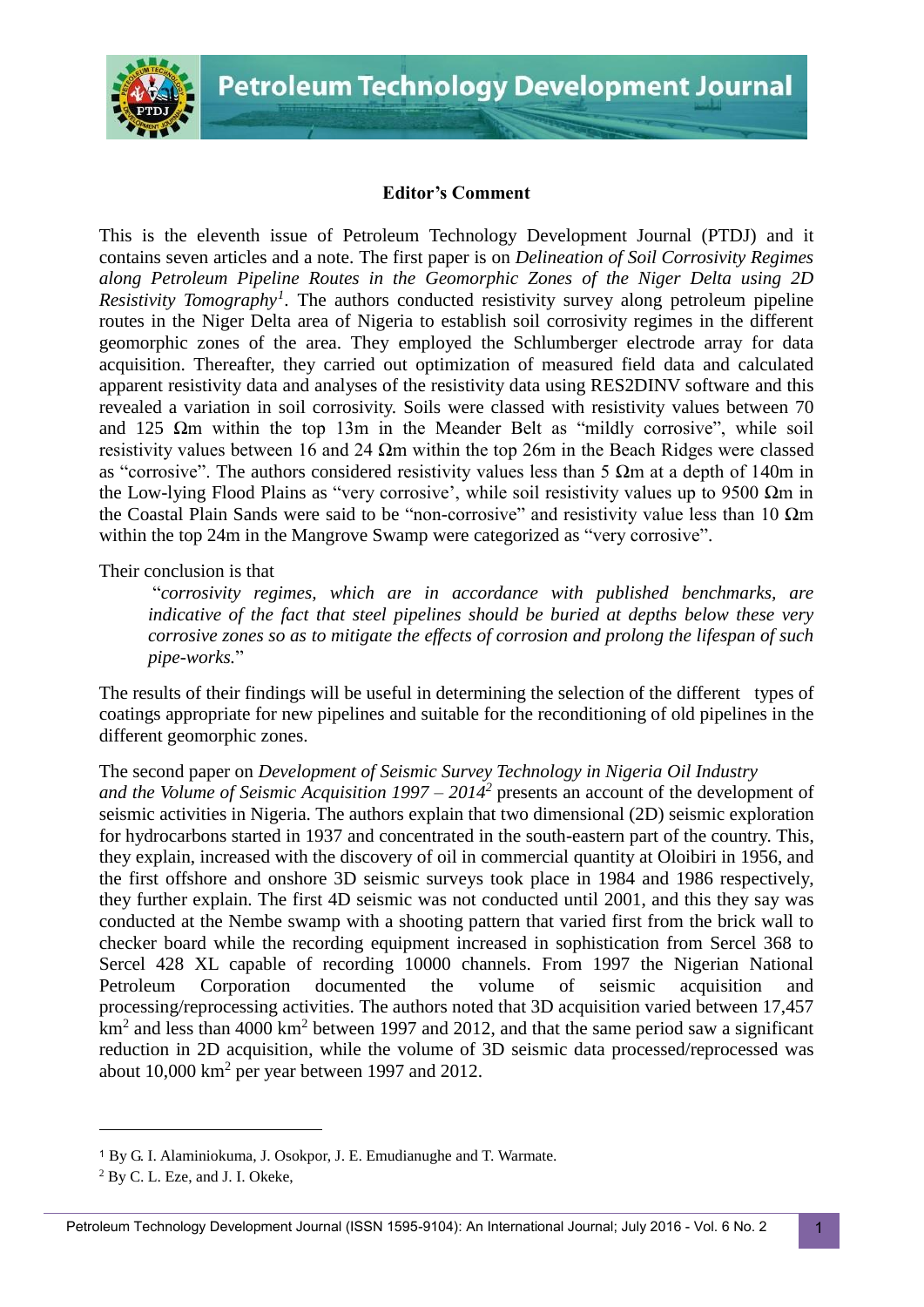They conclude that the increase in the volume and sophistication of seismic survey in Nigeria has contributed to the reduction of uncertainty in the whole exploration process and the boosting of the country's oil reserve.

The paper on "A New Demulsifier Formulation for Crude Oil Emulsions Treatment"<sup>3</sup> is based on a research that involved formulation of an emulsion breaking chemical or demulsifier from locally obtained materials. The authors carried out the investigation to ascertain its effectiveness in breaking crude oil emulsion. Materials used included locally made liquid soap, starch, camphor, alum, castor oil, and distilled water. Two different demulsifier formulations were made and tested on a crude oil emulsion sample from a Niger Delta field (Oredo Field) and subjected to a temperature of 60°F. A foreign demulsifier, Separol, of the same quantity and under the same experimental condition, served as a basis for comparison (control). The result of the treatment was a successful separation of oil and water using formulated demulsifier. The separated water volume by the local demulsifier (LDP1) was found to be 31ml, while that separated by Separol was 6ml.

The authors conclude that this result shows that locally formulated demulsifier has a better water separation capability than the imported and commercially available demulsifier (Separol)

In *"Electrical Properties Correlations for The Niger Delta Depobelts***"** the authors **<sup>4</sup>** used computer simulator (Cross Correlation Expert), data on formation resistivity factor at different depths for five depobelts out of the six depobelts in the Niger Delta.<sup>5</sup> They also, used an empirical correlation chart, to compare the cementation factors of the five depobelts. The Deep Offshore Depobelt was excluded in this study. They observe that there was no correspondence in formation resistivity factor between the Northern, the Greater Ughelli and the Central Swamp depobelts. There was 20 percent correspondence between the Central Swamp and Coastal Swamp depobelts, and a 23 percent correspondence between the Coastal Swamp and Offshore depobelts. The results also confirmed the chronological sequence of deposition in the depobelts.

From the comparison of cementation factors of five depobelts, they also observed that the formations in the Niger Delta are generally slightly cemented, which confirms the unconsolidated nature of Niger Delta sands.

The paper on *Effect of Heat Treatment on the Microhardness and Wear resistance of electroless Ni-P/Ni-W-P duplex coatings<sup>6</sup>* is a study of electroless nickel based alloy deposition as an alternative to hard chromium and nickel-boron coating due to its superior hardness and outstanding wear resistance in abrasive environment. Its other qualities, as the paper explains, are its better readily enhanced properties and uniform thickness as well as its excellent corrosion and wear resistance at relatively high temperatures. Its composition and post deposition heat treatment the paper further argues are vital to the desired performance and the ultimate usefulness of this alloy coating. The study reveals the inherent and enhanced mechanical properties that composition and heat treatment have on multi-alloy, and that duplex

l

<sup>3</sup> Paul Ebikapowei Pimeh and Kelani Olafihon Bello

<sup>4</sup> Oscar I. O. Ogali, Julius O. Otiko, Wilfred C. Okologume

<sup>&</sup>lt;sup>5</sup> The six depobelts are Northern Depobelt, Greater Ughelli Depobelt, Central Swamp Depobelt, Coastal Swamp Depobelt, Offshore Depobelt and Deep Offshore Depobelt

<sup>6</sup> By Oloyede Olamilekan R, Zhu Liu, and Hong Liu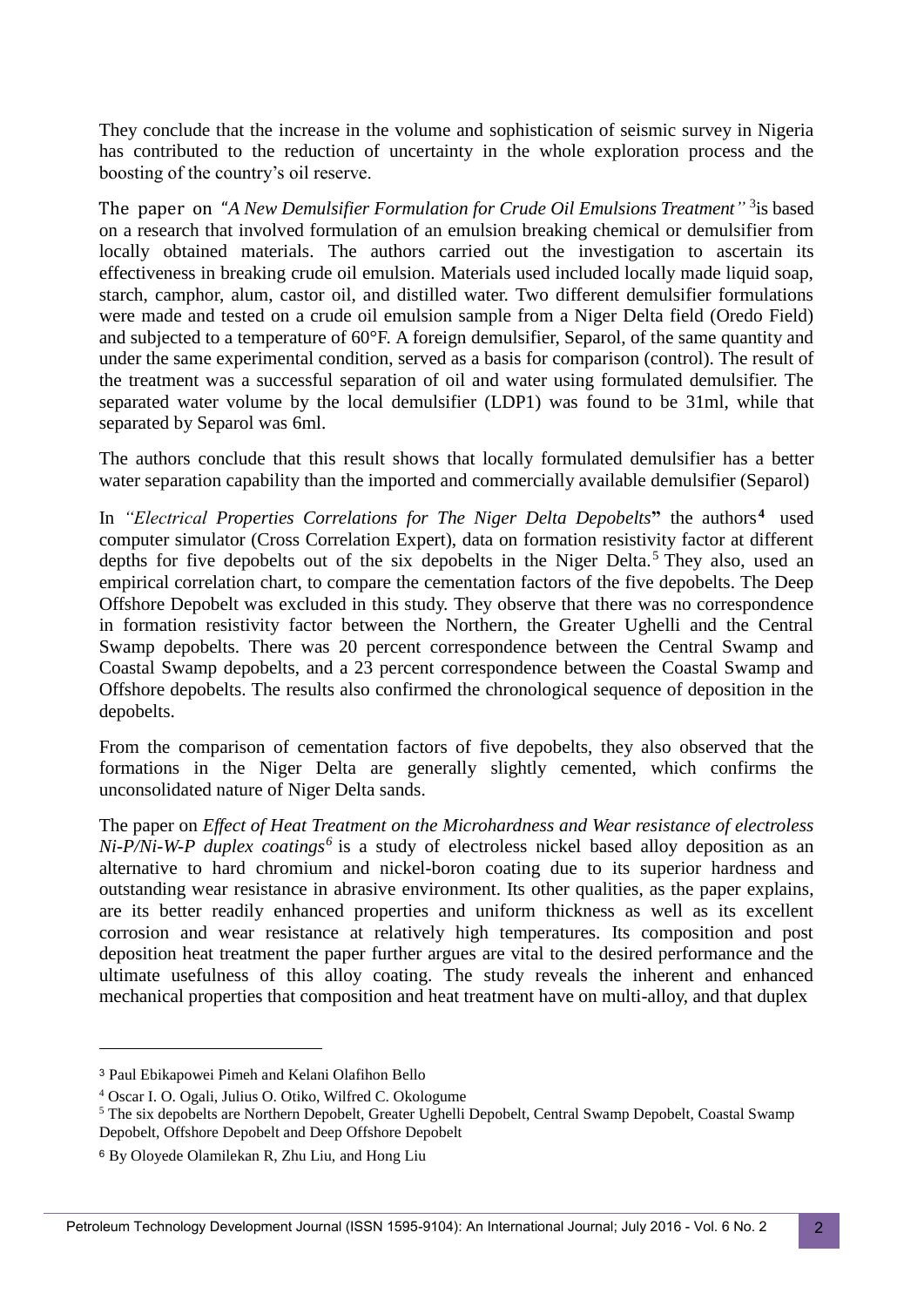nickel based coating has on mild steel substrate. The coating is described as a supersaturated alloy in its as-plated state which becomes strengthened as a result of controlled moderate annealing by precipitation of nickel phosphide crystallites which effectually enhanced its overall mechanical properties within a specified heat treatment temperature range. The authors observe that the entire mechanical properties of this coating decrease with excessive heat treatment above 450  $\degree$ C due to grain coarsening, with the results showing that the optimum wear resistance of Ni-W-1.5% P and Ni-W-9.5%P coatings correspond to peak hardness at 350 <sup>o</sup>C to 450 <sup>o</sup>C respectively after one hour annealing in argon environment.

In *Log Quality Assessment for Forward Seismic Modelling Calibrated on the Buntsandstein Re servoirs, Southern North Sea, Offshore Netherlands*, 7 a field study on the application of well data analysis based on well logs and core measurements in finding the best logging parameters, for the purpose of a further seismic-to-simulation modelling of a real field exploration data set in the effort to improve the reservoir quality of the field, is presented.

The paper posits that interpretation of the Buntsandstein gas reservoirs in the Southern North Sea suffers from the effect of the presence of solids within the reservoirs pore spaces, posing serious exploration challenge. Forward seismic modelling needed to be carried out in order to predict the subtle difference(s) between these pore fills. Firstly, the consistency between the different logs and core data had to be verified, and the approach adopted was carrying out analysis of the log responses of 13 wells on both the medium and acoustic properties at depths, and qualitatively and statistically studying the consistencies or otherwise of the logs requisite for the modelling. This involved log quality control, log correlation, evaluation of density Logs and cross-plots analyses. Results of these analyses show good consistency between the bulk density and the core density logs, implying that both of these logs may be utilized in the seismic modelling. However, the paper recommends that the calibrated bulk density logs should be chosen in the proposed synthetic-to-seismic calibrations with the appropriate data quality control. The use of the core log it concludes posed limitation in that the logs did not run through the reservoir intervals in all the wells.

The paper on *Fast Pyrolysis of Nigeria Danta Hardwood (Nesogordonia papaverifera.) and Obeche Softwood (Triplochiton scleroxylon) Sawdust, 8* presents the use of a fixed bed fast pyrolysis system for the conversion of indigenous wood species, hardwood and softwood, from sawmill residues to bio-oil. According to the authors, the hardwood produced slightly more liquid product than the softwood although both wood species yielded similar amounts of biochar of 31 wt%. The bio-oil yield for hardwood was 48.1 wt% compared to 45.8 wt% for the softwood. FTIR spectrometric scan of the liquid products detected nineteen different functional groups in both hardwood and softwood bio-oils. They see this as indicative of similar chemical species in bio-oils produced from wood sources. The softwood was found to contain slightly more phenolic and alcoholic compounds than the hardwood and this, they say could explain the slightly higher values of viscosity and density of softwood bio-oil than hardwood bio-oil. The density and viscosity of softwood are 1082 kg/m3 and 2 cst respectively compared to 1074 kg/m3 and 1.3 cst for hardwood. Also, 28 of the chemical species found in the bio-oil were also present in fossil diesel suggesting a possibility of blending bio-oil with conventional diesel**.**

-

<sup>7</sup> Auduson, Aaron E. and K. Mosto Onuoha

**<sup>8</sup>** Ayoade Kuye, Julius C. Ahiekpor, Osei-Wusu Achaw